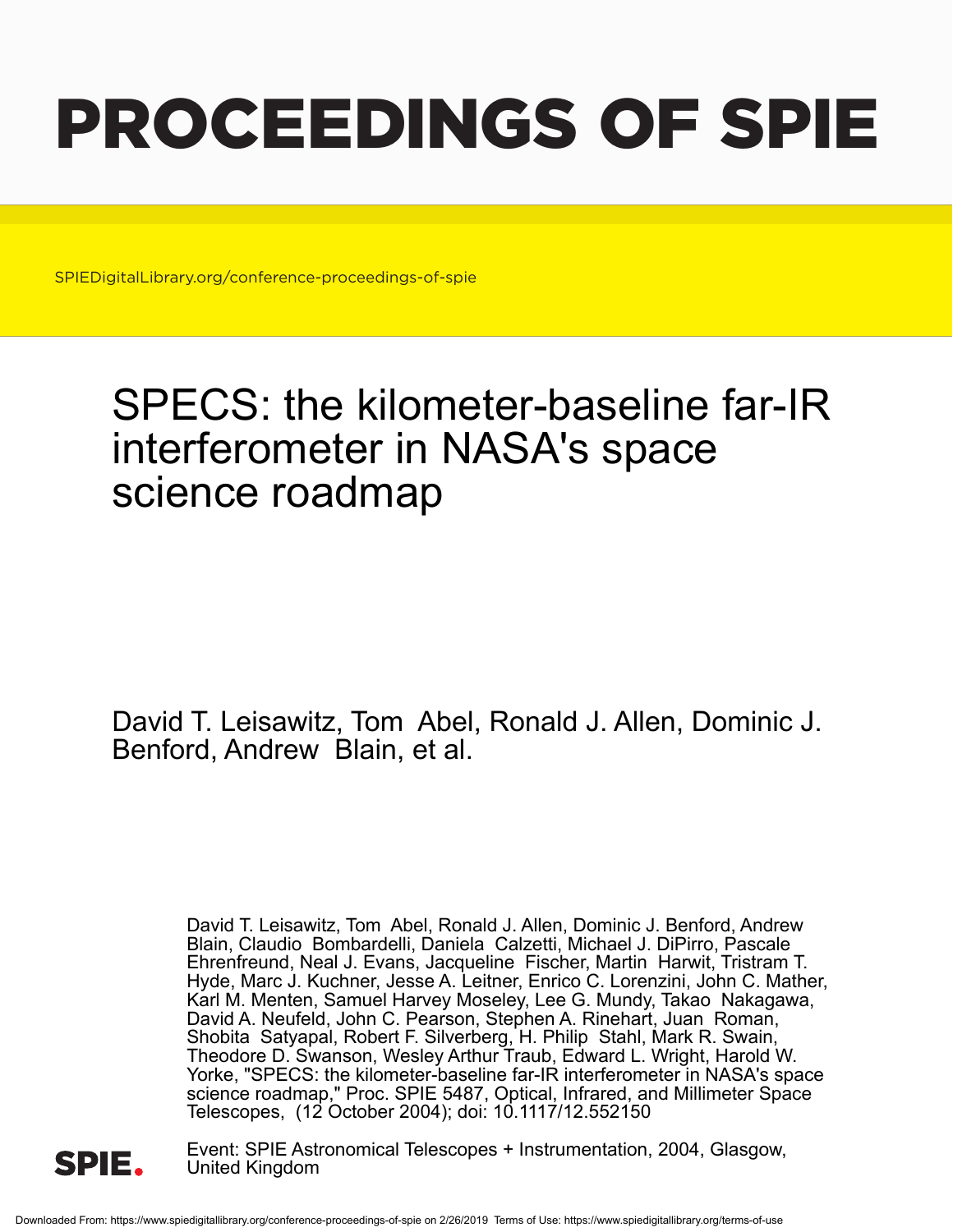### **SPECS: The Kilometer-baseline Far-IR Interferometer in NASA's Space Science Roadmap**

David Leisawitz<sup>a</sup>, Tom Abel<sup>b</sup>, Ron Allen<sup>c</sup>, Dominic Benford<sup>a</sup>, Andrew Blain<sup>d</sup>, Claudio Bombardelli<sup>e</sup>, Daniela Calzetti<sup>c</sup>, Michael J. DiPirro<sup>a</sup>, Pascale Ehrenfreund<sup>f</sup>, Neal Evans<sup>g</sup>, Jackie Fischer<sup>h</sup>, Martin Harwit<sup>i</sup>, Tristram T. Hyde<sup>a</sup>, Marc J. Kuchner<sup>i</sup>, Jesse Leitner<sup>a</sup>, Enrico Lorenzini<sup>e</sup>, John C. Mather<sup>a</sup>, Karl Menten<sup>k</sup>, S. Harvey Moseley<sup>a</sup>, Lee G. Mundy<sup>l</sup>, Takao Nakagawa<sup>m</sup>, David Neufeld<sup>n</sup>, John C. Pearson<sup>o</sup>, Stephen A. Rinehart<sup>a, p</sup>, Juan Roman<sup>a</sup>, Shobita Satyapal<sup>q</sup>, Robert F. Silverberg<sup>a</sup>, H. Philip Stahl<sup>r</sup>, Mark Swain<sup>o</sup>, Theodore D. Swanson<sup>a</sup>, Wes Traub<sup>e</sup>, Edward L. Wright<sup>s</sup>, and Harold W. Yorke<sup>o</sup>

<sup>a</sup> NASA's Goddard Space Flight Center, Greenbelt, MD <sup>b</sup> Astronomy & Astrophysics, Pennsylvania State University, State College, Pennsylvania, USA Space Telescope Science Institute, Baltimore, Maryland, USA <sup>d</sup> California Institute of Technology, Pasadena, California, USA <sup>e</sup> Harvard-Smithsonian Center for Astrophysics, Cambridge, Massachusetts, USA f Leiden Observatory, Leiden, The Netherlands <sup>g</sup> Astronomy Department, The University of Texas at Austin, Austin, Texas, USA <sup>h</sup> Naval Research Laboratory, Washington, DC, USA <sup>i</sup> Cornell University, Ithaca, New York, USA <sup>j</sup> Astronomy Department, Princeton University, Princeton, New Jersey, USA k Max Planck Institute for Radioastronomy, Germany <sup>1</sup> Astronomy Department, University of Maryland, College Park, Maryland, USA<br>
<sup>m</sup> Department of Infrared Astrophysics, ISAS, JAXA, Japan<br>
<sup>n</sup> Department of Physics and Astronomy, Johns Hopkins University, Baltimore, Maryl <sup>n</sup> Department of Physics and Astronomy, Johns Hopkins University, Baltimore, Maryland, USA <sup>o</sup> Jet Propulsion Laboratory, California Institute of Technology, Pasadena, California, USA p National Research Council Research Associate <sup>q</sup> Department of Physics and Astronomy, George Mason University, Virginia, USA<br>
<sup>r</sup> NASA's Marshall Space Flight Center Huntaville, Alabama, USA <sup>r</sup> NASA's Marshall Space Flight Center, Huntsville, Alabama, USA

Department of Physics and Astronomy, UCLA, Los Angeles, California, USA

#### **ABSTRACT**

Ultimately, after the Single Aperture Far-IR (SAFIR) telescope, astrophysicists will need a far-IR observatory that provides angular resolution comparable to that of the Hubble Space Telescope. At such resolution galaxies at high redshift, protostars, and nascent planetary systems will be resolved, and theoretical models for galaxy, star, and planet formation and evolution can be subjected to important observational tests. This paper updates information provided in a 2000 SPIE paper on the scientific motivation and design concepts for interferometric missions SPIRIT (the Space Infrared Interferometric Telescope) and SPECS (the Submillimeter Probe of the Evolution of Cosmic Structure). SPECS is a kilometer baseline far-IR/submillimeter imaging and spectral interferometer that depends on formation flying, and SPIRIT is a highly-capable pathfinder interferometer on a boom with a maximum baseline in the 30 – 50 m range. We describe recent community planning activities, remind readers of the scientific rationale for space-based far-infrared imaging interferometry, present updated design concepts for the SPIRIT and SPECS missions, and describe the main issues currently under study. The engineering and technology requirements for SPIRIT and SPECS, additional design details, recent technology developments, and technology roadmaps are given in a companion paper in the Proceedings of the conference on New Frontiers in Stellar Interferometry.

**Keywords:** infrared, submillimeter, interferometry, detectors, formation flying, cryogenic optics

Optical, Infrared, and Millimeter Space Telescopes, edited by John C. Mather, Proceedings of SPIE Vol. 5487 (SPIE, Bellingham, WA, 2004) 0277-786X/04/\$15 · doi: 10.1117/12.552150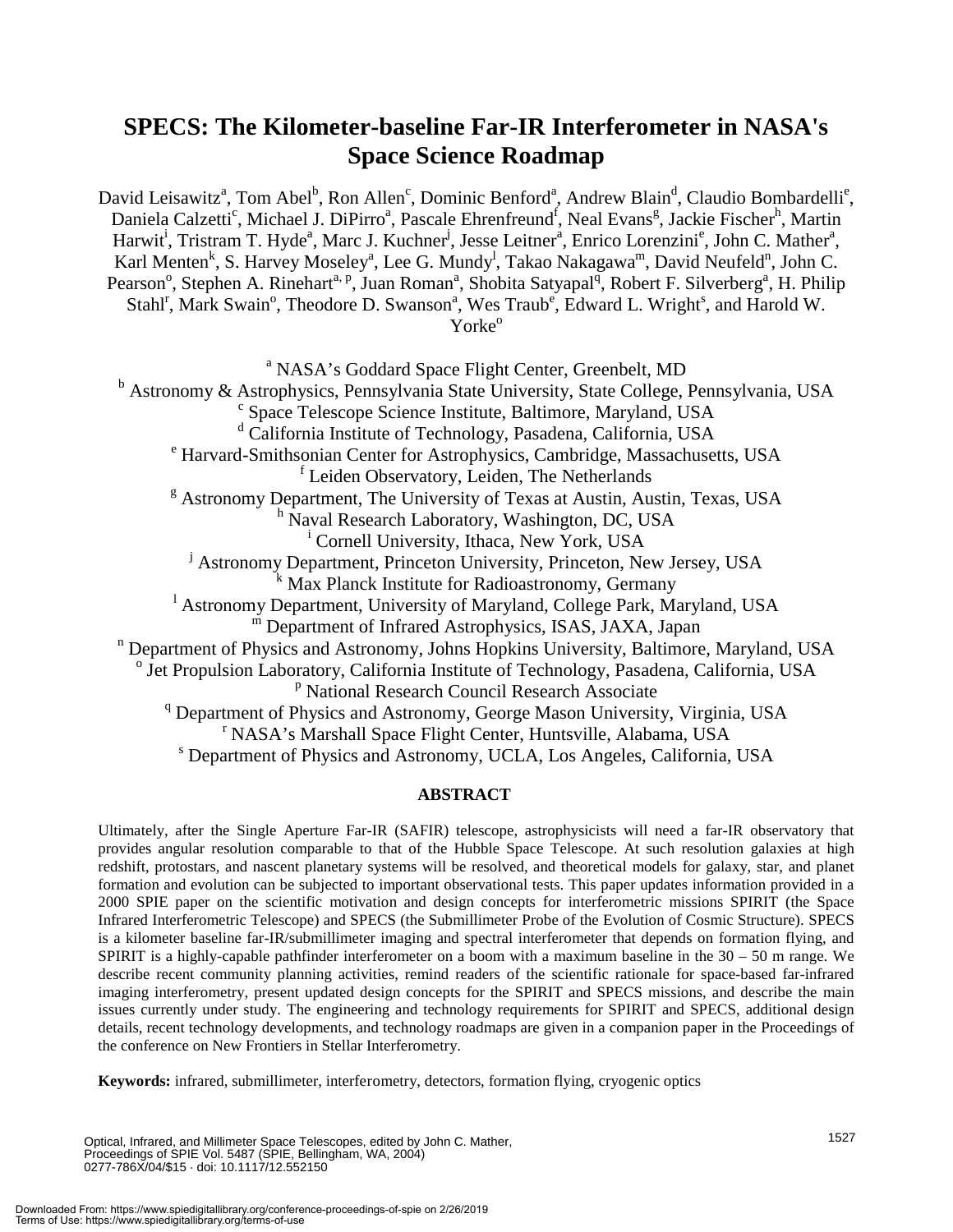#### **1. INTRODUCTION**

Information vital to our understanding of the processes of galaxy, star, and planet formation lurks in the far-infrared and submillimeter spectral region, concealed not by interstellar dust, an affliction with which UV/optical astronomers must contend, but by a lack of angular resolution and sensitivity, a penetrable barrier which can be broken by space-based interferometers in the next couple of decades. In a single-aperture telescope of diameter d, the angular resolution  $(1.22\lambda/d)$  and the sensitivity (proportional to  $d^2$ ) are coupled through a common dependence on telescope size. Even the faintest astronomical sources of interest – protogalaxies, low-mass protostars, and planetary debris disks – are detectable with cryogenically cooled telescopes having total light collecting areas in the tens of square meters. If this collecting area were provided in a single-aperture telescope, d would be about 10 m and 1.22λ/d would be about 2.5 arcsec at 100 µm. Unfortunately, protogalaxies, the nearest star forming regions, and all but a small handful of debris disks subtend subarcsecond angles in the sky. To build a single-aperture telescope large enough to resolve these objects, if not impossible, would be wasteful if there were another way to obtain the angular resolution without sacrificing sensitivity.

There is another way. An imaging interferometer provides angular resolution  $\lambda/2b_{\text{max}}$ , where  $b_{\text{max}}$  is the longest baseline length sampled, and, to a first approximation, its sensitivity is determined by the total light collecting area. In other words, the sensitivity and the resolution are decoupled. One can imagine (hypothetically) carving up a 10 m mirror into two or more pieces, providing the capability to move those pieces around within a circular area whose diameter is  $b_{\text{max}}$ , and the capability to combine the light they collect interferometrically. Such an instrument would do the trick.

Michelson did this nearly a century ago, and remarkably his "stellar interferometer" operated at visible wavelengths, where metrology and control must have been difficult, and through the Earth's atmosphere, which introduced noise into his measurements. Nevertheless, Michelson and Pease<sup>1</sup> succeeded in measuring the diameters of stars with this technique. Surely, today, with a little bit of work, we could build an interferometer that operates at wavelengths 1000 times longer and does not have to deal with atmospheric wavefront distortions.

Indeed, there are technical challenges inherent in space-based far-infrared interferometry. Most of the challenges are common to other past, current, and next-generation infrared space telescopes, such as the need for sensitive detector arrays and cryogenic optics. As we shall discuss, other needs are common to space interferometry missions in more advanced stages of development, and one technology – tethered formation flying – is uniquely needed for SPECS. SPIRIT, a very highly capable interferometer, could be built with technology that is nearing maturation today.

This paper and its companion<sup>2</sup> in the SPIE Proceedings from the conference on *New Frontiers in Stellar Interferometry* update information about SPIRIT and SPECS originally provided in SPIE papers by Leisawitz et al.<sup>3</sup> and Shao et al.<sup>4</sup> As discussed previously, SPIRIT and SPECS are "double Fourier" interferometers.<sup>5</sup> That is, beam combination occurs in the pupil plane and a scanning optical delay line produces temporal fringe modulation, which is recorded on a detector onto which the combined light is focused. The Fourier transform of the resulting interferogram is the spectrum of the source, or "scene," as spatially filtered by the interferometric baseline. Over time, many baselines are sampled (i.e., the *u-v* plane is filled or partially filled) and a new interferogram is collected for each baseline. A spatial-spectral "data cube" can be synthesized from the resulting interferometric data set. By using a natural extension to the double Fourier method,<sup>6,7,8</sup> a detector array can be substituted for the single-pixel detector traditionally used in a Michelson (pupil plane) interferometer to widen the accessible field of view without slewing the interferometer to a new position. In Sections 2 through 4 of this paper we describe, respectively, community planning activities, science planning, and new mission and subsystem concepts for SPIRIT and SPECS, emphasizing the progress made since 2000.

#### **2. COMMUNITY PLANNING SINCE 2000**

Several significant events which brighten the prospects for far-infrared/submillimeter (FIR/SMM) space interferometry have occurred since 2000. First, in response to recommendations made by the US National Academy of Science's Astronomy and Astrophysics Survey Committee, which gave the general US astronomical community's priorities in the Decadal Report Astronomy and Astrophysics in the New Millennium,<sup>9</sup> NASA added the FIR/SMM missions SAFIR and SPECS to its Roadmap for Astronomy and Physics.

1528 Proc. of SPIE Vol. 5487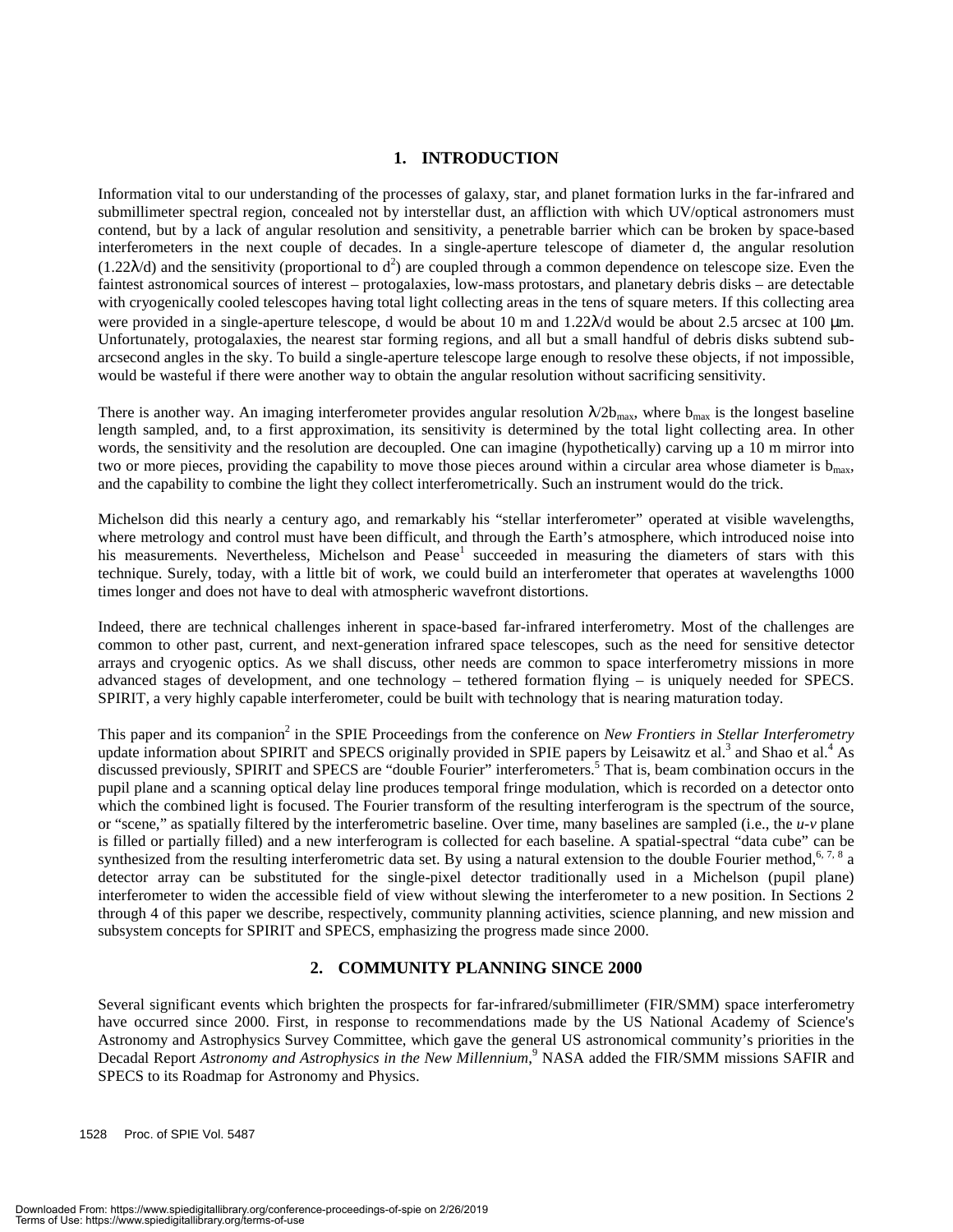The *Second Workshop on New Concepts for Far-IR/Submillimeter Space Astronomy* was held in College Park, Maryland on 7 – 8 March, 2002. Participants from Australia, France, Germany, Italy, Japan, The Netherlands, the UK, and the USA numbered 124 in total. Those from the US represented the academic, industrial, and government sectors and included scientists, engineers, and technology developers. A white paper titled the *Community Plan for Far-Infrared/Submillimeter Space Astronomy*<sup>10</sup> gives the consensus view of the participants: SAFIR<sup>11</sup> and SPECS should be the next big space observatories for infrared astrophysics. The *Community Plan* additionally recommends the Space Infrared Interferometric Telescope (SPIRIT) and a far-IR all-sky mapping mission as smaller missions with important scientific returns, and it lists the mission-enabling technologies in which investments should be made as soon as resources permit. Subsequent community workshops were held for European planning (Madrid; 1 – 4 September 2003), and to incorporate recent results from the *Spitzer Space Telescope*<sup>12</sup> into plans for the near and long-term future FIR/SMM space missions (Pasadena; 7 – 10 June 2004).

Fertile ground exists for international cooperation to build future FIR/SMM observatories. Two white papers – *The Birth of Stars and Planets* and *The Formation and History of Galaxies* – were recently submitted to facilitate ESA's Cosmic Vision strategic planning. Each of these papers carries the endorsement of about 150 scientists from ESA member nations, and both urge the development of space-based FIR/SMM interferometry after *Herschel*, which is due to launch in 2007.13 Our Japanese colleagues hope to launch the Space Infrared Telescope for Cosmology and Astrophysics (SPICA) early in the next decade. SPICA is a 3.5 m cryogenically cooled telescope,<sup>14</sup> which requires many of the same technologies as SAFIR, SPIRIT, and SPECS and resembles a small version of SAFIR or one of the light collector telescopes required for SPIRIT or SPECS.

NASA selected from peer-reviewed proposals and approved study funding for SAFIR and SPECS in April 2004, and for SPIRIT in July 2004. SPIRIT is a candidate "Origins Probe" mission. The "Origins Probes" are envisaged by NASA as a new mission class with a mission lifecycle cost of \$670M, and with launch opportunities at four-year intervals beginning in the next decade. SAFIR and SPECS are more expensive "Vision Missions," analogous to NASA's Great Observatories or the James Webb Space Telescope, with launch dates later than 2013.

NASA and ESA have recently agreed to share the cost of developing a mid-IR nulling interferometer for extrasolar terrestrial planet detection and characterization, with a launch expected in 2019.<sup>15</sup> In the US, this mission has been called the Terrestrial Planet Finder (TPF-I, where I represents "interferometer"), while in Europe the mission is called *Darwin*. Although the metrology, control, and intensity balance requirements are less demanding for FIR/SMM interferometry compared to the requirements for nulling interferometry at shorter wavelengths, SPIRIT and SPECS will be able to take advantage of some of the substantial investment currently being made in the US and Europe to develop technologies for the planet-finding missions.

NASA's strategic planning is conducted on a three-year cycle. New Roadmap Committees for NASA's Astronomy and Physics Programs are slated to meet in December 2004 to hear reports from the teams sponsored to conduct mission studies, including the SAFIR team led by D. Lester, the SPECS team led by M. Harwit, and the SPIRIT team led by D. Leisawitz. As noted above, SAFIR and SPECS are currently in NASA's roadmap, so the goal will be to retain that position by demonstrating that these missions are technically feasible and have compelling and unique science capabilities aligned with NASA's interests. Further goals will be to persuade the Roadmap Committees of the importance of technology investment relevant to the community's desired FIR/SMM missions, and to seek endorsement for the Origins Probe mission line, with a particular recommendation that SPIRIT be included among the first Origins Probes to launch in the 2010 – 2020 time frame.

#### **3. A DESIGN REFERENCE MISSION FOR SPECS**

To begin the mission design process, the SPECS Vision Mission Study team developed a "Design Reference Mission" consisting of a set of observations which could be made with a 1 km maximum baseline FIR/SMM imaging and spectral interferometer to learn about galaxy, star, and planet formation and the development of structure in the universe. Thirteen "use cases" were outlined, spanning a broad range of science topics. Measurement requirements were specified for each use case, and these were combined to develop the measurement requirements for the mission shown in Figure 1.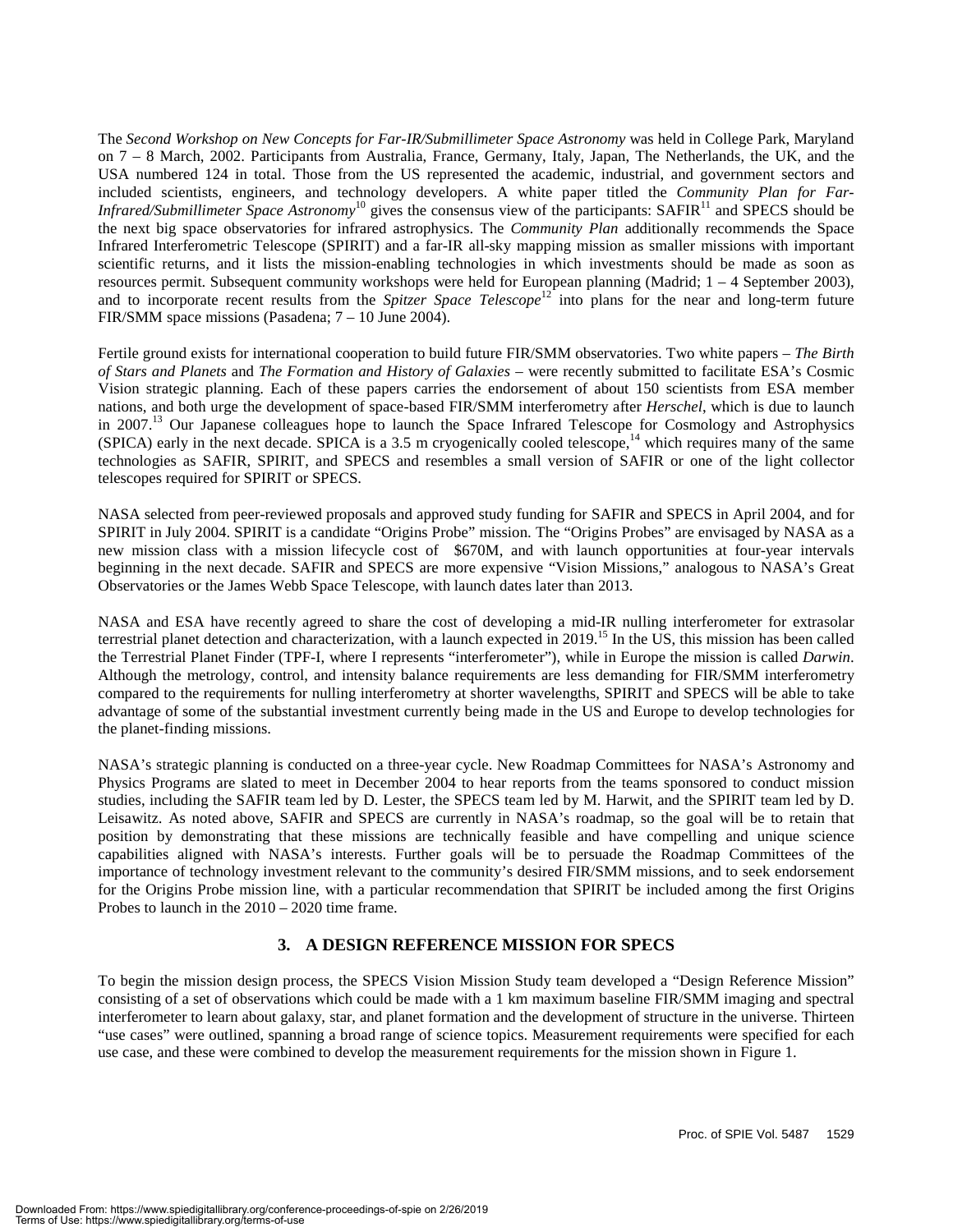

**Figure 1** – Derivation of measurement capabilities, engineering and technology requirements from SPECS science goals.

Figures 2, 3, and 4 illustrate the need for high angular resolution. Figure 2 depicts two stages in the development of a low-mass protostar. Following an initial developmental phase lasting a small fraction of a stellar lifetime, current theory, backed by observational evidence, suggests that a disk forms around a protostar and serves as the reservoir of material out of which planets may form. The disk size is thought to be comparable to the size of the solar system. At a distance of 140 pc, where one of the nearest interstellar molecular clouds undergoing low-mass star formation is located, a protostellar disk subtends an angle <1 arcsecond. In the past couple of decades, much has been learned about the early stages of cloud collapse and protostar development, and much more will be learned with *Spitzer* and the upcoming *Herschel* mission. However, even the information-rich spectra provided by these missions will leave important questions unanswered because, until protoplanetary disks can be spatially resolved, the spectra can only be interpreted with the aid of models, and the models are plagued with degeneracy related to uncertain gas and dust spatial distributions, and dust and planetesimal size distributions and compositions. To understand the late stages of star formation and the planet formation process, astrophysicists will need multi-wavelength far-infrared images of the disks surrounding Young Stellar Objects (YSOs) to resolve model degeneracy and measure the distributions of molecules, such as the life-enabling water molecule, in a variety of protoplanetary systems, with different stellar masses and ages.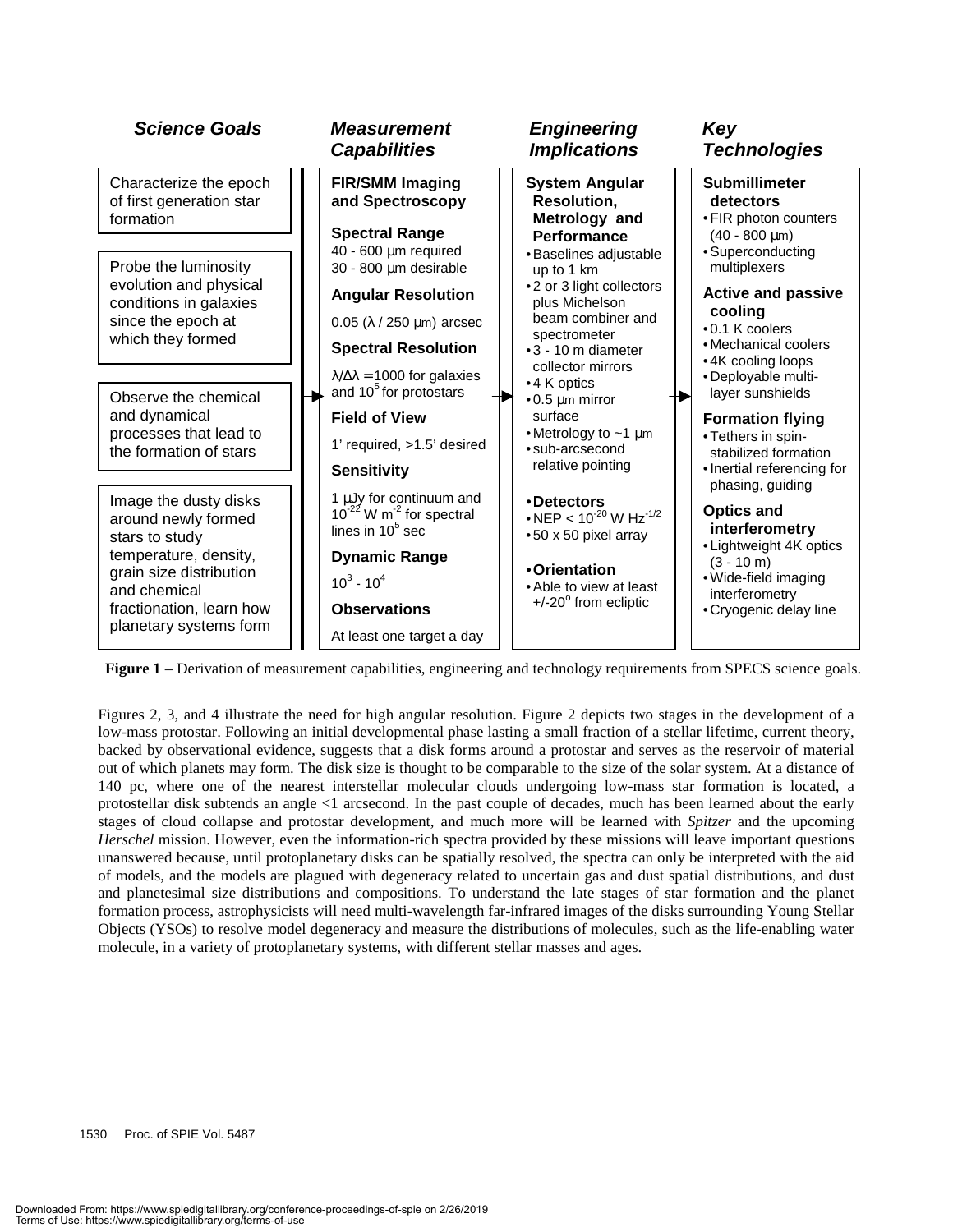

**Figure 2** – The FIR/SMM interferometers SPIRIT and SPECS are able to resolve protostars and their surrounding disks during the late stages of star and planet formation, when these objects are about 100 AU in diameter. The 10 m single aperture telescope SAFIR can resolve younger protostars  $(<10^5$  yr), before they collapse down to this size, but interferometers will be needed to image the evolutionary stages during which planets form.

Figure 3 shows a model for the  $\epsilon$  Eri "debris disk,"<sup>16</sup> an analog to the interplanetary dust in the solar system. Many tens of debris disk candidates have been observed around nearby stars with the *Spitzer Space Telescope*. 17 Asteroids and comets serve as the source of dust in a debris disk. The dust particle dynamics are well understood. Poynting-Robertson drag causes the grains to spiral inward toward the star, and planets perturb these orbits gravitationally, concentrating dust at orbital resonant locations. Thus, the masses and orbits of planets can be derived from measurements of the dust distribution. The dust grains are warmed by the star they orbit and glow brightly at thermal infrared wavelengths. Like theoretical models for the younger protostellar disks discussed above, debris disk models suffer from degeneracy because plausible variations in the spatial distribution and the dust grain size distribution and composition produce similar features in the spectra of spatially unresolved sources. Only an image can definitively show the spatial structure in a debris disk. *Spitzer* far-IR images of the nearest debris disk systems (ε Eri, Fomalhaut, β Pic, and Vega) are available now.<sup>18</sup> However, to measure a statistically meaningful sample of debris disks and understand evolutionary effects, it is essential to obtain images of systems as far away as 100 pc. That, in turn, translates into a requirement for sub-arcsecond angular resolution in the far-infrared.



**Figure 3** – SPECS will image dust in debris disks, revealing the presence of planets. This model of ε Eri shows the effects of a planet  $(+)$  at two orbital phases. The beam sizes are scaled to show resolution of a debris disk like that of ε Eri at 10 times its actual distance of 3.2 pc. These gray scale images are based on color images in which the predicted 40 µm emission is shown in blue, 60 µm emission in green, and 100  $\mu$ m emission in red. Color differences reflect differences in the dust temperature. At these wavelengths, close to the peak in the emission spectrum, dust concentrations can be seen in high contrast to the smooth debris disk. SPIRIT will resolve many more debris disks than the four nearby disks resolvable by *Spitzer* (the *Spitzer* beam is 12 times larger than that of the SAFIR beam shown here).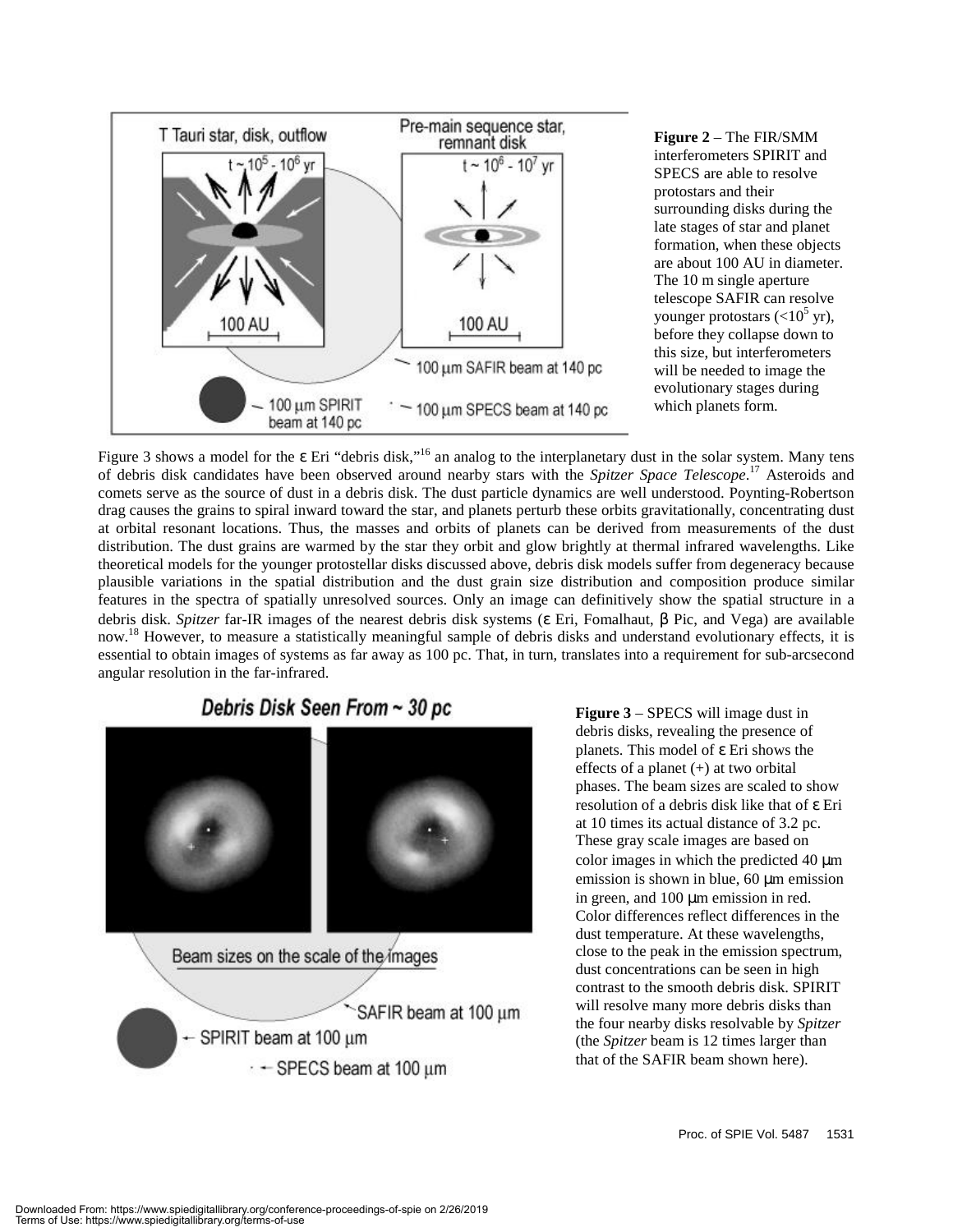Figure 4 shows a simulated extragalactic "deep field," from which important information about galaxy formation and evolution can be gleaned. A galaxy like our own Milky Way, if observed at a large redshift, say  $z > 1$ , would subtend an angle of about 1 arcsecond. We have learned in recent years, especially from observations made with the Hubble Space Telescope, that high-z galaxies, or, more aptly "protogalaxies," because they are thought to be lumps of material out of which later generations of galaxies formed, are smaller than the Milky Way; their sizes are typically a couple of tenths of an arcsecond. Spectrally, a galaxy like the Milky Way emits about half of its light at UV, optical and near-IR wavelengths, and about an equal portion of luminous energy in the far-infrared. The short wavelength spectral "bump" comes directly from stars, and the bulk of the far-IR radiation comes from interstellar dust grains warmed by stars. Another important discovery made in recent years is that many high-z galaxies and protogalaxies have spectra skewed toward the far-IR; it is not uncommon to find extragalactic objects at submillimeter wavelengths that produce no detectable optical emission. Spectroscopic followup observations at millimeter wavelengths show that these objects often lie at redshifts z >> 1, corresponding to vast distances and look-back times. These measurements are difficult, in part because the positions of the submillimeter sources are poorly defined. The angular resolution available with present-day submillimeter telescopes, such as the James Clerk Maxwell Telescope, is such that many extragalactic objects lie within a single resolution element.



**Figure 4** – SPECS will resolve individual galaxies in a deep extragalactic field still confusion limited with a 10 m single aperture telescope. SPIRIT will provide the first FIR/SMM spectra of individual highredshift sources uninhibited by confusion effects. The SPECS resolution at 200 µm is indicated by the small dot in the lower-left corner of the 1 arcsec inset. (Simulated JWST deep field by A. Benson.)

The interstellar gas in a galaxy, the reservoir of material from which stars form, cools by emitting spectral line radiation, enabling cloud collapse and star formation. The  $C^+$  (singly-ionized carbon) line at 158  $\mu$ m is the strongest line in the spectrum of the Milky Way; approximately 0.1% of the total luminosity of our Galaxy is emitted in this line. For reasons not yet well understood, the 158 µm line tends to account for a smaller fraction of the energy emitted by galaxies of other types,<sup>19</sup> but this line and a handful of others in the far-infrared<sup>20</sup> are generally among the strongest seen in the spectra of disk galaxies. Information about the physical conditions (e.g., interstellar gas temperature and density) and star forming activity in galaxies is obtainable from measurements of the intensities of these lines. The relative intensities of several highly-ionized neon lines, emitted at rest-frame mid-IR wavelengths, are excellent diagnostics of excitation conditions, revealing whether a galaxy's emission is dominated by star formation or nuclear activity. These neon lines are redshifted to far-IR wavelengths, while the far-IR lines mentioned above are redshifted into the submillimeter when they come from distant sources. The redshifts of these objects, and therefore their distances, can be derived from the observed wavelengths of the spectral lines. In summary, observations of galaxies and protogalaxies in the FIR/SMM spectral region are important not only because half or more of a galaxy's emission can be found there, but because information vital to our understanding of the cosmic history of star formation and the formation and evolution of galaxies is available uniquely at these wavelengths. High angular resolution is needed, first to be sure which object is the source of emission (i.e., to beat source confusion), and second to resolve the structure of individual sources, many of which, based on *Hubble* observations, are believed to be interacting and merging at high redshifts.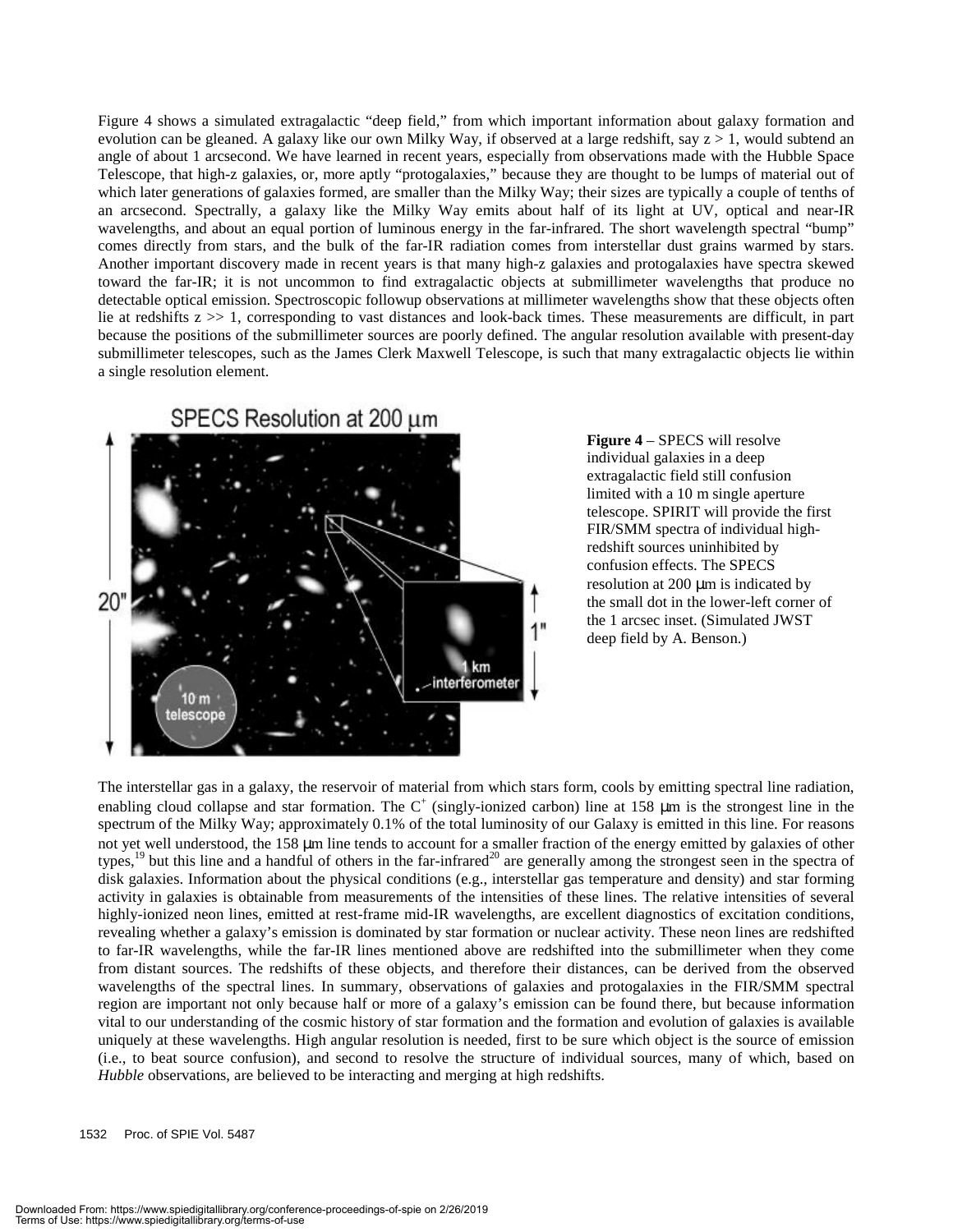Figure 5 summarizes the science-driven angular resolution requirements and compares the resolution provided by current and next-generation telescopes with the resolution achievable with SPIRIT and SPECS.



**Figure 5** – A 40 m FIR/SMM interferometer (SPIRIT) would have angular resolution comparable to that of the JWST, surpassing current and next generation FIR/SMM space telescopes in resolution by more than an order of magnitude. A 1 km interferometer (SPECS) would provide resolution comparable to that of the Hubble Space Telescope or the ground-based millimeter interferometer ALMA.

In addition to angular resolution, the use cases that comprise the SPECS Design Reference Mission indicate the need to cover the wavelength range  $~40 - 800 \mu m$ , and to provide  $~\mu$ Jy-level sensitivity, a field of view about 1 arcmin, spectral resolution  $R = \lambda/\Delta\lambda > 1000$ , and image dynamic range >1000. Much higher spectral resolution  $-R > 10^5$  – is desired to enable chemodynamical studies of evolved protostars.

We are conducting studies aimed at determining the minimum and optimal  $u \cdot v$  plane coverage requirements for alternative source types. Far-IR debris disk and extragalactic deep field simulated images are used as input, and the test scenes are "observed" with a hypothetical interferometer. The density of  $u$ -v plane coverage and the size of the gap in short baseline coverage are varied, and images are reconstructed and CLEANed in each case for comparison with the input images. Preliminarily, we have found that sparse sampling is tolerable, but perhaps with a dilution relative to complete sampling limited to ~25%. With 4 m diameter light collectors, a gap in short baseline coverage is tolerable if the the shortest baseline length observed is not much larger than 10 m. Very dilute sampling or a greater deficit in short spacing information produce undesirable artifacts and would significantly degrade the scientific value of the data. These factors, in addition to the basic measurement requirements summarized above and in Figure 1, are driving our mission design and engineering studies.

The SPIRIT study, which is just getting underway, will also begin with the development of a Design Reference Mission.

#### **4. MISSION CONCEPTS FOR SPIRIT AND SPECS**

Engineering tradeoffs associated with alternative mission architectures for SPIRIT and SPECS are among the subjects of the studies in which we are presently engaged, along with subsystem and overall system designs, assessments of technology readiness, technology roadmap development, and integration and test plans.

The original SPECS concept<sup>3, 21</sup> had three 4-m siderostats as light collectors arranged in an equilateral triangle around a central beam combiner, a configuration reminiscent of Michelson's stellar interferometer, except that Michelson used two siderostats. The SPECS optics were cooled to 4K and direct detectors were used instead of heterodyne receivers to take maximum advantage of the sensitivity achievable in space. Formation flying techniques were used to move the siderostats to sample the *u*-*v* plane. The plane containing the siderostats and the combiner was oriented perpendicular to the line of sight to the source. The light collectors were tethered together to enable dense *u-v* plane coverage with a maximum baseline length of 1 km in a reasonable amount of time (a few days), and with a very small expenditure of thruster propellant. A prohibitive amount of propellant would be required to accomplish the same objectives if tethers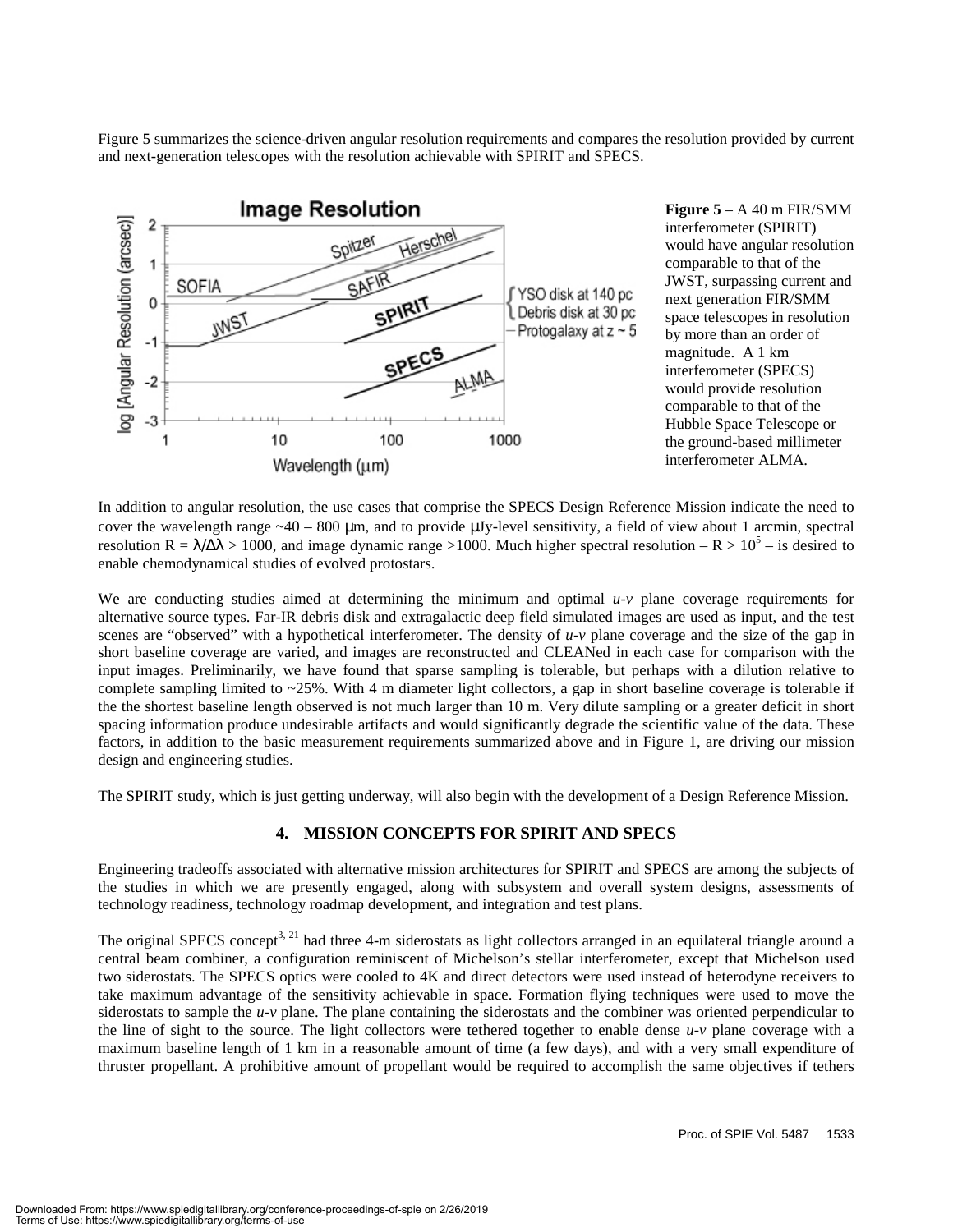were not used.<sup>22</sup> The beam combining station contained three telescopes to catch the siderostat beams, beamsplitters to split those beams, and a scanning optical delay line for each of the three interferometric baselines.

The delay line serves two purposes. First, the delay scan provides optical path length modulation for the Michelson (pupil plane) interferometer, which serves as a Fourier Transform Spectrometer, yielding spectral resolution  $\Delta_{\text{FTS}}/\lambda$ proportional to the delay range  $\Delta_{\text{FTS}}$  scanned. Second, it provides path length equalization, compensating for deviations of the siderostats from their ideal locations, both within the plane of the array and along the line of sight to the source, and for the geometric delay associated with viewing field angles outside the primary beam of the interferometer. The primary beam diameter  $\theta_p = 1.2\lambda/d$ , where d is the collector mirror diameter, and this is much smaller than the desired 1 arcmin field of view at the wavelengths of interest and for collector telescopes large enough to provide the required sensitivity. Therefore, the delay scan range is increased by  $\Delta_{FOV} = b\sin(\theta_{FOV}/2)$ , where b is the interferometric baseline length and  $\theta_{\text{FOV}} \sim 1$  arcmin.

Pupil plane beam combination is the natural choice for FIR/SMM space interferometry. Fizeau, or image-plane beam combination, requires very large detector arrays, causes a loss of sensitivity due to increased read noise, works best when many light collectors are used to sample the *u-v* plane, and has more demanding alignment (metrology and control) requirements. Far-IR detector arrays are custom-made devices. It will be difficult to obtain arrays much larger than about 100 x 100 pixels. Two detector arrays are needed, one for each output port of the Michelson beam combiner. It will be impractical to build a system with many collectors because the collectors, with cryogenic optics, will be expensive.

Based on analyses done since 2000, and especially the work conducted in recent months under the auspices of a NASAfunded Vision Mission study, the original SPECS design concept has evolved, and alternative mission architectures have been considered. A few of the interesting architecture options are: a single-baseline system with the combiner located midway between a pair of collectors; a single-baseline system with the combiner and collectors arranged in a triangle and the collectors equidistant from the combiner; a similar, but three-baseline, system comprised of three identical elements, each of which doubles as a collector and a combiner; a modified version of the original design concept in which counterweights are used to limit spin-up when the collectors are moved to sample short baselines; a formation flying array with a structure in the center that holds light collectors which provide short spacing (low spatial frequency) information; and a system built on a large truss-like structure, which could be assembled in space by robots. None of these alternative architectures has been ruled out on the basis that it fails to satisfy science requirements, and perhaps all merit further study, but clearly some are easier, less expensive, or less risky to implement than others. A truss with a reasonable cross-section and a length of 1 km will behave dynamically like a tether in a rotating system, to first approximation, but will weigh much more than a tether, so the last option listed above is not currently receiving a lot of attention. The near-term goal is to develop a single "proof of principle" design that satisfies the science requirements. The philosophy of the SPECS Vision Mission study team is to make the most conservative design choices consistent with this goal, such as the choice, for the time being, to limit the number of collector telescopes to two.

Afocal telescopes can be used as light collectors instead of siderostats, and our optical system design studies indicate that the total mirror area can be minimized if the beam is compressed at the light collectors. Smaller mirrors are better not only because they are easier to manufacture and less expensive, but because the required power and cost associated with cryocooling and thermal control also diminish as the mirror size shrinks. The telescope used at the combiner to catch the beam from the collector has to be sized to allow for diffraction in the far-IR over the roughly half-kilometer distance from the collector, and to allow as well for the coverage of field angles with a 1 arcmin range. Beam compression beyond a certain point at the collectors leads to the need for a very large telescope at the combiner, defeating the purpose of compression. Our studies have shown that beam compression by a factor of  $\sim$  5 at the collector is optimal from an optical and thermal perspective, but this tentative conclusion is subject to modification if it complicates the overall system design (e.g., baffling for stray light rejection will eventually weigh into the equation).

An afocal telescope can also be used to capture the compressed, collimated beam from the collector telescope, as additional beam compression by a factor of  $\sim$ 10 is tolerable from the standpoint of diffraction over the relatively short path length between this telescope and the beam splitter used for Michelson beam combination. In our current optical system concept, the light collectors are 4 m off-axis Cassegrain telescopes, similar but smaller  $(\sim 1 \text{ m})$  telescopes at the combiner station capture the beams from the collectors, compressing them to about 8 cm, and a collimated 8 cm beam traverses the instrument up to the light-combining beamsplitter.

1534 Proc. of SPIE Vol. 5487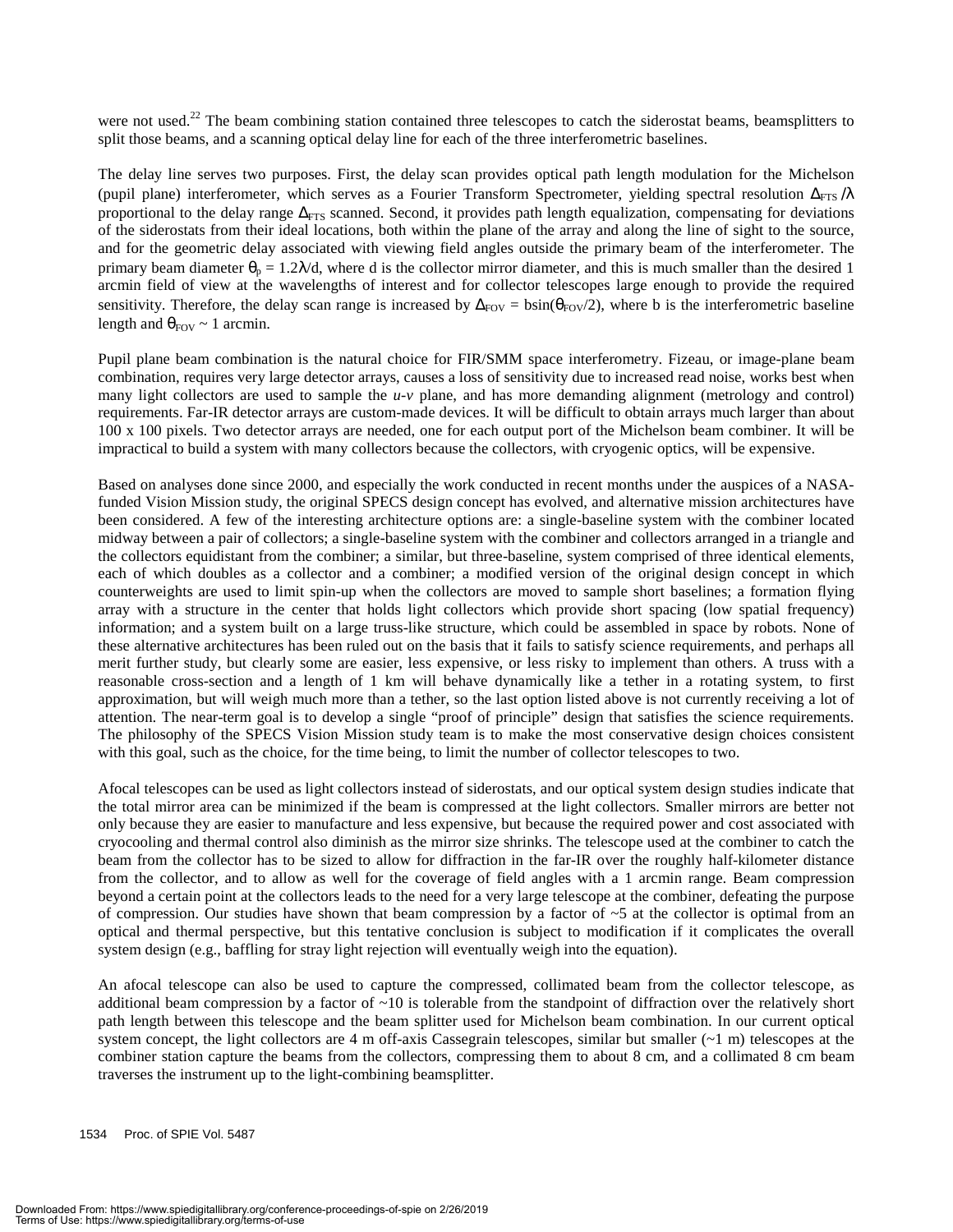Stray thermal radiation is an important factor in the SPECS design. Each collector telescope will have associated with it a warm spacecraft with solar cells for power generation, radiators, cryocooler compressors, and multi-layer Sun shades. When viewed from a distance of ~500 m, the warm components and the compressed beam from the collector telescope will be separated by a small angle. Actively cooled baffles will be used, as required, to prevent stray radiation from reaching the detectors. In the coming months we will refine the optical system design, derive requirements for the cold baffles, and design the baffle system.

Analyses of alternative tether architectures, the dynamics of rotating tethered spacecraft formations, and tether materials conducted since 2000 have yielded encouraging results, thus far indicating the viability of this approach. Farley and Quinn<sup>22</sup> describe a stable, constant angular momentum triangular architecture in which counterweights are used to limit spin-up while the collector telescopes are reeled in along a spiral path, and they explain how thrusters can be used to slew a spin-stabilized tethered array to a new target with a modest consumption of thruster propellant. Lorenzini et al. $^{23}$ describe a stable linear array and explain how an impedance-matched damping mechanism can be used to control tether oscillations. Quinn and colleagues, with funding from NASA's Cross-Enterprise Technology Development Program, wrote a requirements document for SPECS and developed analytical and mission design tools for tethered formation flying systems.

Our design concept for the beam combining instrument and focal plane arrangement is evolving. The detector arrays located at complementary Michelson output ports can be "tuned" differently to expand the overall dynamic range of the system: one set of detectors can be designed to measure faint emission while the other one can be tuned to measure bright emission without saturating. Dichroic beamsplitters can be used to divide the broad  $40 - 800 \mu m$  spectral range into octaves to limit the photon noise and enable optimization of the detectors for each band. Subdivision of the FIR/SMM spectrum would also allow SPECS to take best advantage of the dark band between the zodiacal and Galactic cirrus foregrounds and the cosmic microwave background (essentially the two octaves between 80  $\mu$ m and 320  $\mu$ m).

Fewer pixels are needed at longer wavelengths to cover the same field of view. If the detector arrays are sized to Nyquist sample the primary beam, then the pixel count decreases by a factor of 4 with each octave increase in wavelength, as  $\theta_{p}$ is proportional to  $\lambda$ . If the collector telescopes are 4 m in diameter, for example,  $\theta_p \sim 3.8$  arcsec in the wavelength range 40 – 80 µm, so a 32 x 32 pixel array would cover a 1 arcmin field of view. In this case, the array dimensions would decrease to 4 x 4 for the octave spanning  $320 - 640 \mu m$ .

Spectral resolution of the order of 1000 is achievable in FTS mode with a long-stroke delay line, but a different spectrometer design will be needed to provide the very high spectral resolution desired for certain studies. Conceivably, a heterodyne spectrometer could be used as a backend in conjunction with the Michelson interferometer, after the beam combiner, and the delay line could be dithered around ZPD to sample the fringe visibility. When used in this mode, the instrument would provide a separate fringe visibility measurement in each spectral channel for each baseline, rather than a complete white light interferogram recorded on a direct detector for each baseline. The heterodyne spectrometer is envisioned as an auxiliary system, not as a system that would displace the direct detectors. For most observations, particularly those that require the maximum sensitivity, the direct detectors would be used. If highly discriminating energy-sensitive, photon counting direct detectors can be developed for the far-IR, then the heterodyne approach may not be necessary, but this seems unlikely. Presently our aim is to assess the feasibility of these alternative approaches. A heterodyne system would be provided only if the additional cost is deemed to be justified by the scientific gain.

SPIRIT was conceived as having many attributes in common with SPECS, but with less ambitious measurement capabilities (limited, though still unprecedented, angular resolution and sensitivity in a FIR/SMM observatory), lower cost, and easier technical implementation, based on flight-ready or currently maturing technology. Like SPECS, SPIRIT is a wide field-of-view double Fourier interferometer, and it covers the same wavelength range. SPIRIT will have smaller light collectors than SPECS, and the collectors and combiner will be attached to a deployable boom, limiting access to interferometric baselines up to distances much less than 1 km. We are planning to consider collector telescopes in the  $1 - 3$  m diameter range and boom (maximum baseline) lengths in the  $30 - 50$  m range.

Originally, two SPIRIT architectures were considered, one in which a single pair of mirrors moved radially along the boom while the boom rotated to provide *u-v* plane coverage, and another in which mirrors spaced densely along the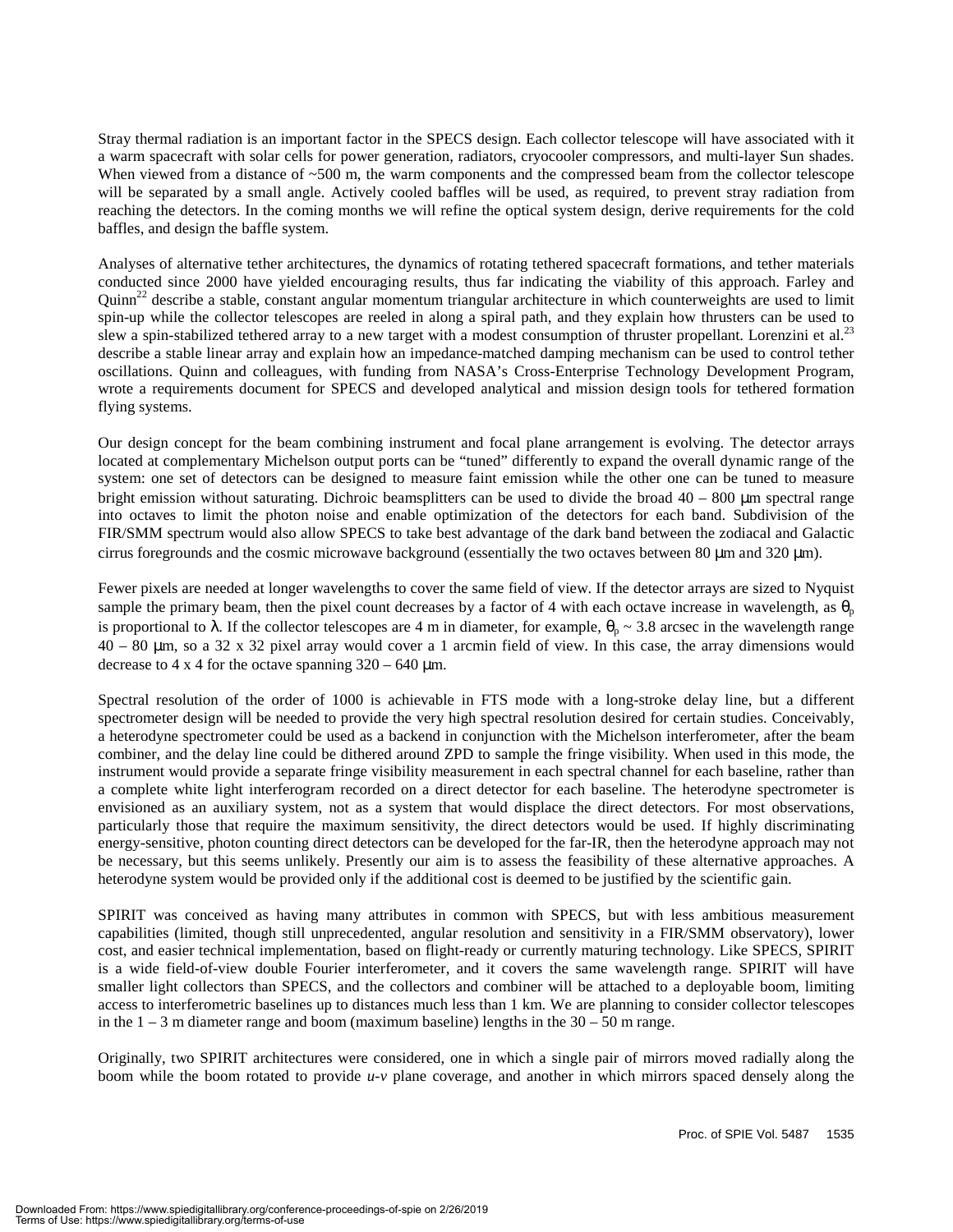boom were sampled pairwise by articulating secondary mirrors held on a perpendicular boom while the main boom rotated. Variations on both of the initial SPIRIT architecture concepts were evaluated during a week-long study in the Instrument Synthesis and Analysis Laboratory (ISAL) at NASA's Goddard Space Flight Center. A variation on the radially translating collectors theme was adopted, the variation being that the siderostats were replaced by afocal telescopes, and this design concept was explored further during a second week in the ISAL. A much deeper engineering study will begin in August 2004.

Thermal analysis conducted during the SPIRIT ISAL studies, and later extended during an independent cryo-optical system design study at Goddard, led to a thermal model optimized for a 2 m diameter afocal telescope on a warm (unshielded) boom in a halo orbit around the Sun-Earth L2 point. The telescope is cooled to 4K by a three-stage cryocooler. The number of Sun shades and shields, the angle between shade layers, and the number and temperatures of cooling stages were optimized to provide the required mirror temperature with a minimum of input power to the cryocoolers. Coolers currently under development by the awardees of NASA contracts under the Advanced Cryocooler Technology Development Program are capable of providing the cooling and will require, in our estimation, less than 500 W of input power to cool a 2 m diameter mirror. The SPECS thermal design, while not yet developed, could be very similar to the SPIRIT design.

#### **5. CONCLUSIONS**

Information needed to answer some of the most compelling astrophysical questions – questions so profound that nonscientists yearn to know the answers – is uniquely available in the FIR/SMM spectral region. To extract this information, the astronomical community will need access to telescopes with measurement capabilities in the FIR/SMM that exceed those of the current and next-generation missions *Spitzer*, SOFIA, *Herschel* and SPICA by orders of magnitude in angular resolution and sensitivity. The interferometers SPIRIT and SPECS will provide capabilities complementary to and comparable with those of JWST and ALMA in the neighboring spectral regions. SPIRIT, a candidate Origins Probe mission, could be launched in about a decade. SPECS is envisioned by the community as a successor to SAFIR, and it will ultimately provide resolution in the far-IR matching that of the Hubble Space Telescope at visible wavelengths. Like other major missions in NASA's space science roadmap (e.g., JWST, LISA, and TPF-I), SPECS may represent an opportunity for international collaboration.

#### **ACKNOWLEDGMENTS**

The authors thank J.T. Armstrong, A. Barger, R. Barney, W. Blanco, J. Bolognese, J. Britt, J. Carpenter, R. Chalmers, J. Crooke, W. Danchi, D. DiPietro, T. Espero, R. Farley, D. Fischer, B. Frey, E. Friedman, J. Gardner, D. Glaister, C. Hakun, S. Harrison, L. Hillenbrand, J. Howard, A. Jones, A. Kogut, C. Krebs, K. Kroening, W. Langer, C. Lawrence, J. Leitch, D. Leviton, C. Lillie, A. Liu, L. Lobsinger, R. Lyon, A. Mainzer, A. Martino, C. Marx, M. Matsumura, P. Maymon, G. Melnick, B. Milam, D.D. Miller, D. Miller, B. Norris, W. Oegerle, S. Ollendorf, J. Ormes, W. Ousley, T. Pauls, J. Pellicciotti, R. Polidan, D. Quinn, M. Ryschkewitsch, G. Serabyn, M. Shao, G. Stacey, J. Staguhn, S. Unwin, C. Townes, C. Walker, A. Weinberger, M. Wilson, and R. Woodruff for their help with the SPIRIT and SPECS and related studies. A preliminary study of architectures for space-based imaging interferometry was conducted with support from NASA's Revolutionary Aerospace Systems Concepts program. Support for the SPIRIT and SPECS mission studies is provided by NASA through its Research Opportunities in Space Science program.

#### **REFERENCES**

1. Michelson, A.A., and Pease, F.G. 1921., *ApJ*, 53, 249.

2. Leisawitz, D., Allen, R., Baker, C.L., Benford, D., Bombardelli, C., DiPirro, M.J., Ehrenfreund, P., Evans, N.J., Harwit, M., Hyde, T.T., Labeyrie, A., Leitner, J., Liu, A., Lorenzini, E., Lyon, R.G., Mather, J.C., Menten, K., Moseley, S.H. Mundy, L.G., Nakagawa, T., Ollendorf, S., Quinn, D.A., Rinehart, S.A., Roman, J., Satyapal, S., Silverberg, R.F., Stahl, H.P., Swain, M., Swanson, T.D., Traub, W., Wright, E.L., and Yorke, H.W. 2004, in *New Frontiers in Stellar Interferometry*, ed. W. Traub, *Proc. SPIE*, **5491**, submitted.

1536 Proc. of SPIE Vol. 5487